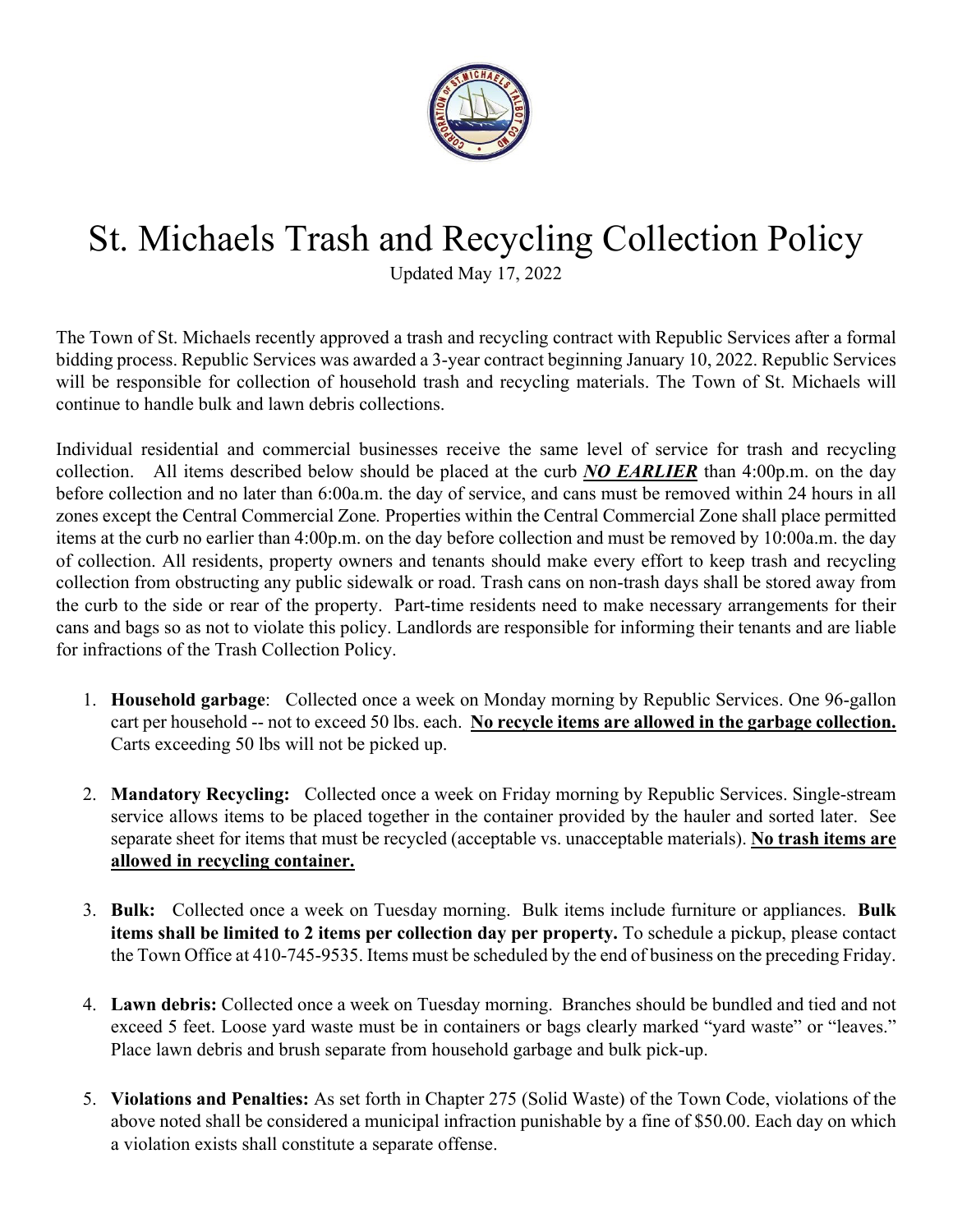The following items will *NOT* be collected:

| Acid or Caustics                                                                        | Drums or Oil Tanks (which held hazardous material) |
|-----------------------------------------------------------------------------------------|----------------------------------------------------|
| <b>Animal Carcasses</b>                                                                 | Explosives                                         |
| Asbestos                                                                                | <b>Medical Waste</b>                               |
| Ash or coals                                                                            | Paint                                              |
| Chemical or petroleum products/material                                                 | Propane Tanks                                      |
| <b>Controlled Hazardous Substances</b>                                                  | Radioactive Materials                              |
| Construction or demolition material or lawn and yard debris from a Licensed Contractor. |                                                    |
| Materials associated with construction and demolition                                   | Vehicle parts or tires                             |
| Dirt, Sod or Stones                                                                     | Septic or Sewage Waste                             |
|                                                                                         |                                                    |

#### *Please note: The Town will not pick up lawn debris, grass clippings or construction and demolition materials generated by licensed contractors. Property owners are responsible for notifying the contractors.*

Additional containers can be provided for a \$25 monthly fee, which is billed quarterly. We require a 30-day notice to cancel additional containers. Individuals or businesses needing an additional container(s) should contact the Town Hall at 410-745-9535.

Contact information:

St. Michaels Town Hall @ 410-745-9535 for bulk and lawn debris services.

Republic Services Customer Service Department @ 1-800-492-5999 or 1-800-210-9675 or on their website RepublicServices.com.



We'll handle it from here.™